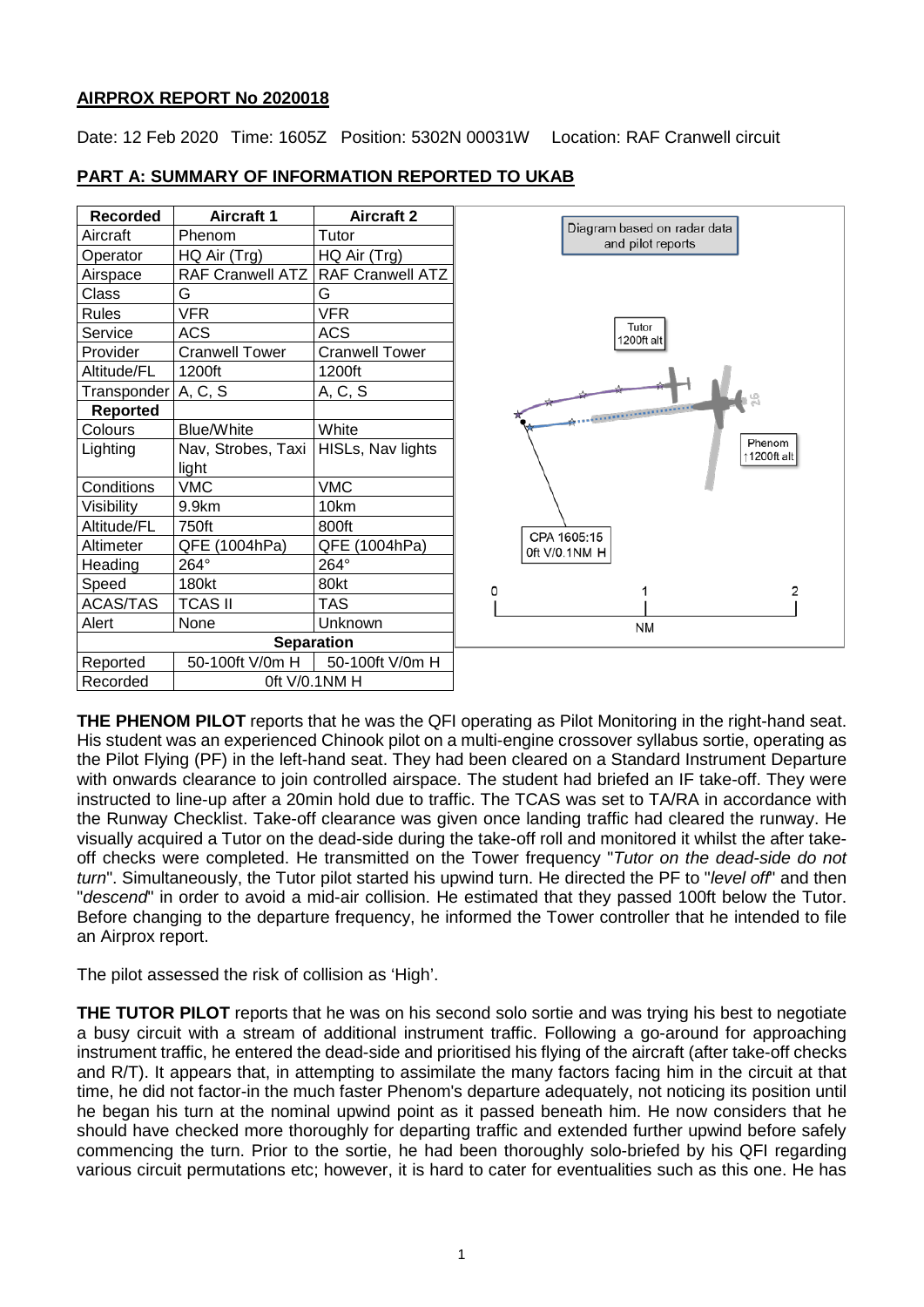learnt a huge amount from this sortie and will endeavour to incorporate this experience into his future circuit flying.

**THE TUTOR PILOT'S SUPERVISOR** reports that his solo student performed well during the dual element of the sortie detail. He had previously performed well on circuit sorties and is a pilot bursar with much potential. During his 30min solo sortie, and following a go-around, he commenced a turn at the normal upwind point from the dead-side without regard for a departing Phenom. The 2 aircraft came into close proximity and prompted the Phenom captain to submit an Airprox.

Prior to the sortie, solo briefs *et al* were conducted in accordance with 6FTS Orders. In addition, he had covered as many permutations as he could with respect to when and when not to turn/continue/goaround. It was an incredibly busy and complex visual and instrument circuit scenario involving all 3 station-based aircraft types as his student taxied to the hold. He could have chosen to step-in and prevent his going solo at this point. He did not, in an arguably 'archaic' belief that one can glean a great deal of experience from negotiating a busy circuit. The Tower controller was working hard at successfully dovetailing all the demands from 3 differing aircraft types. His student held at the holding point for circa 20-30min prior to getting airborne due to the aforementioned busy nature of the circuit. Again, he could have intervened, and started to do so on the basis that the student's mental state might not be optimal given the wait; however, an opportunity to get him airborne arose. After consultation through the Ground controller at the supervisor's behest, the student stated that he was fine and happy to continue. Again, he could have chosen to terminate the sortie regardless of the student's reply. In hindsight, he could – and perhaps should – have decided not to send him solo into a busy, complex circuit. He subsequently regretted not having instructed the student to terminate the sortie from the hold.

The supervisor assessed the risk of collision as 'High'.

**THE CRANWELL TOWER CONTROLLER** reports that this was a busy tower session. The circuit had been full for some time and the Tutor had been waiting at the hold to launch into the circuit for approximately 20min. There were 2 Phenoms behind the Tutor waiting to depart. Once there was room in the circuit, the Tutor pilot was cleared for take-off and then there was a slight delay before the [Airprox] Phenom was released for departure due to radar traffic using the runway. The Tutor pilot was told to go-around for the instrument traffic and went-around dead-side. As the Phenom departed, the Tutor was dead-side and, as the Phenom climbed out, he was obviously concerned about the Tutor's positioning as he transmitted a warning "*Tutor dead-side, do not turn*". She heard the warning, looked to see where the Tutor was at that point and saw that he was already turning. The Tutor pilot either did not acknowledge or did not hear the warning and turned across the Phenom's departure path. The Phenom pilot descended to maintain separation from the Tutor. The Phenom pilot informed the Tower controller that he would be filing an Airprox before he changed frequency.

The controller perceived the severity of the incident as 'Medium'.

**THE CRANWELL ATC SUPERVISOR** reports that he was present in the VCR because the visual circuit was full and had been for much of the afternoon. There were several aircraft taxiing and, at the hold, was a Tutor which was waiting to depart into the circuit on the solo phase of a dual to solo consolidation sortie. Behind the Tutor were 2 Phenom aircraft to depart on SIDs. There were 2 further aircraft awaiting clearance to join, 2 requiring no visual circuits to land, and multiple aircraft on radar – some requesting to join, others for further radar or to depart. Having liaised with the Approach controller and the ADC, a plan was agreed to get the waiting aircraft airborne. The QFI supervisor asked that his student be asked if he was still content to continue his sortie; this was completed by the Ground controller and a positive response received.

The Tutor pilot was given take-off clearance with 2 Prefects in the visual circuit and radar traffic inbound to land. When the Tutor approached finals, the radar traffic was ahead and the pilot was cleared to 'continue'. Then, because as he hadn't initiated a go-around, the QFI asked the ADC to send the Tutor around with one ahead. This was carried out and, when the radar traffic landed, the [Airprox] Phenom was lined-up for departure. Once the radar traffic had vacated the RW, the [Airprox] Phenom pilot was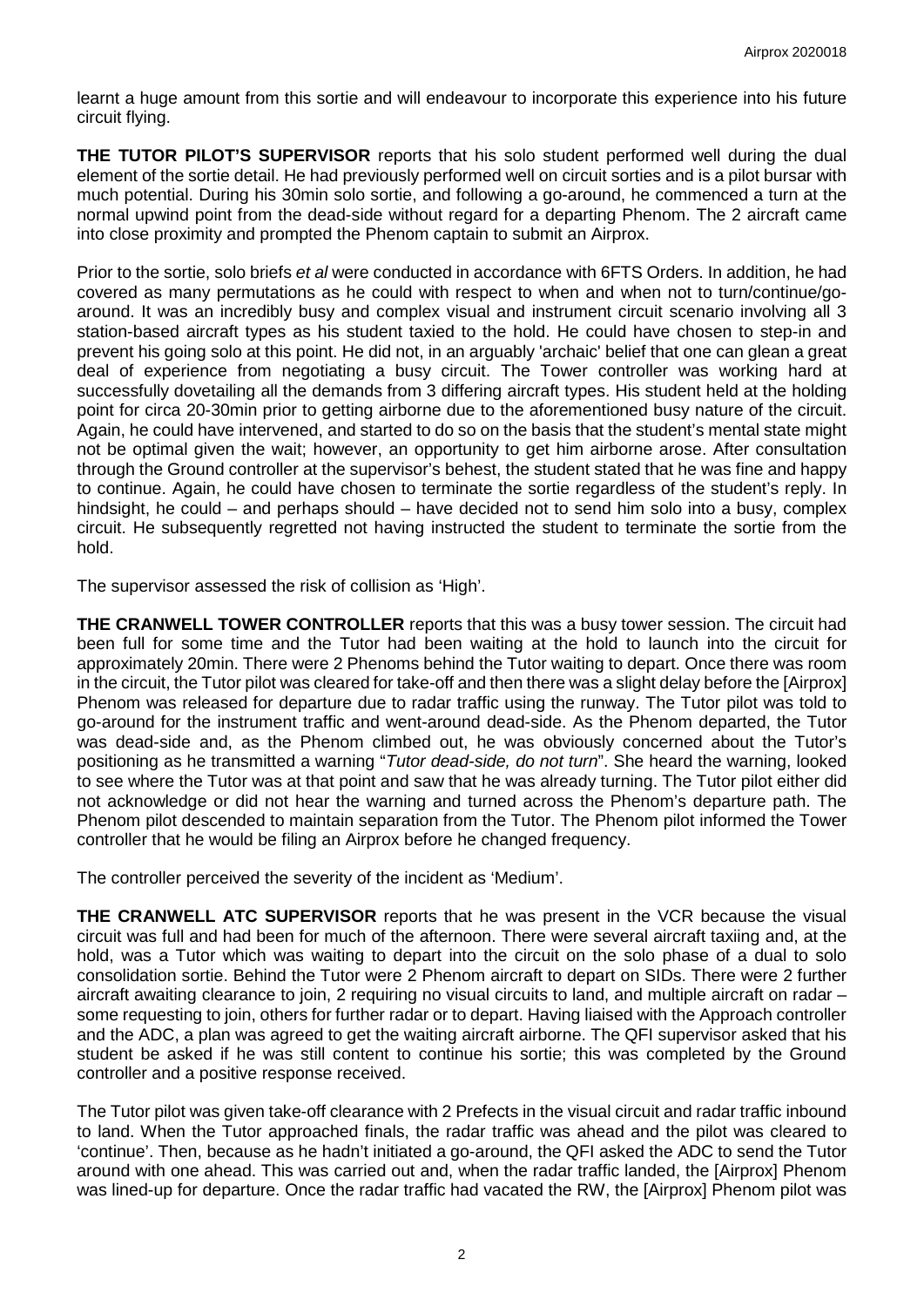given take-off clearance. When the [Airprox] Phenom was airborne the 2nd Phenom at the hold was then given take-off clearance; as the Supervisor went to intervene, the ADC realised that IFR separation was required and amended the clearance to 'line-up and wait.' When the Supervisor looked back up, he saw the [Airprox] Phenom bunt down slightly before commencing the climb again outbound. Because the sun was quite low it was difficult to judge distance between the two aircraft. The Phenom pilot reported an Airprox and then changed frequency to departures.

#### **Factual Background**

The weather at RAF Cranwell was recorded as follows:

METAR EGYD 121550Z 25016KT 9999 FEW045 SCT250 06/M01 Q1012 NOSIG RMK BLU BLU= METAR EGYD 121620Z 25012KT 9999 FEW040 06/M01 Q1012 NOSIG RMK BLU BLU=

#### **Analysis and Investigation**

#### **Military ATM**

The Cranwell Tower Controller reported that their workload was high-to-medium. The session was rated as complex due to the visual circuit being full with three different aircraft types (Tutor, Phenom and Prefect), radar integration and numerous aircraft being held off. Given this complexity, the ATC Supervisor was in the VCR as well as the Duty Aircrew Officer and the Tutor QFI.

After a hold of 20-30min the Tutor was cleared to depart and joined the visual circuit with a Prefect at 2½NM final on an instrument approach and 2 other aircraft in the circuit. Once on final to touchand-go, the Tutor was placed on a 'continue' due to the Prefect traffic on radar being ahead of them to land. At 1602:58, when it became apparent to the Tower controller that the Tutor pilot would not get their approach in, they were sent around. The Phenom pilot was instructed to line-up and wait at 1603:17 and was subsequently cleared for take-off at 1604:11 once the Prefect had vacated the RW. Shortly after departure, the Phenom QFI noted the Tutor was approaching the standard point for a crosswind turn and broadcast on the Tower frequency "*Tutor dead-side don't turn"* at 1604:59. The Phenom QFI noted in their report that almost immediately the Tutor pilot began their crosswind turn and so the QFI instructed their student to level-off and then descend to avoid a collision. The Phenom QFI estimated that the Tutor overflew them by approximately 100ft.

For the majority of the incident, the Phenom was below radar cover. The Phenom was cleared for take-off with the Tutor established on the dead-side. At 1604:59 the Phenom QFI made a broadcast on the Tower frequency telling the Tutor pilot not to turn. This occurred below radar coverage. CPA occurred 16secs later at 1605:15 and was measured at 0.1NM with no vertical separation.



Figure 1 - CPA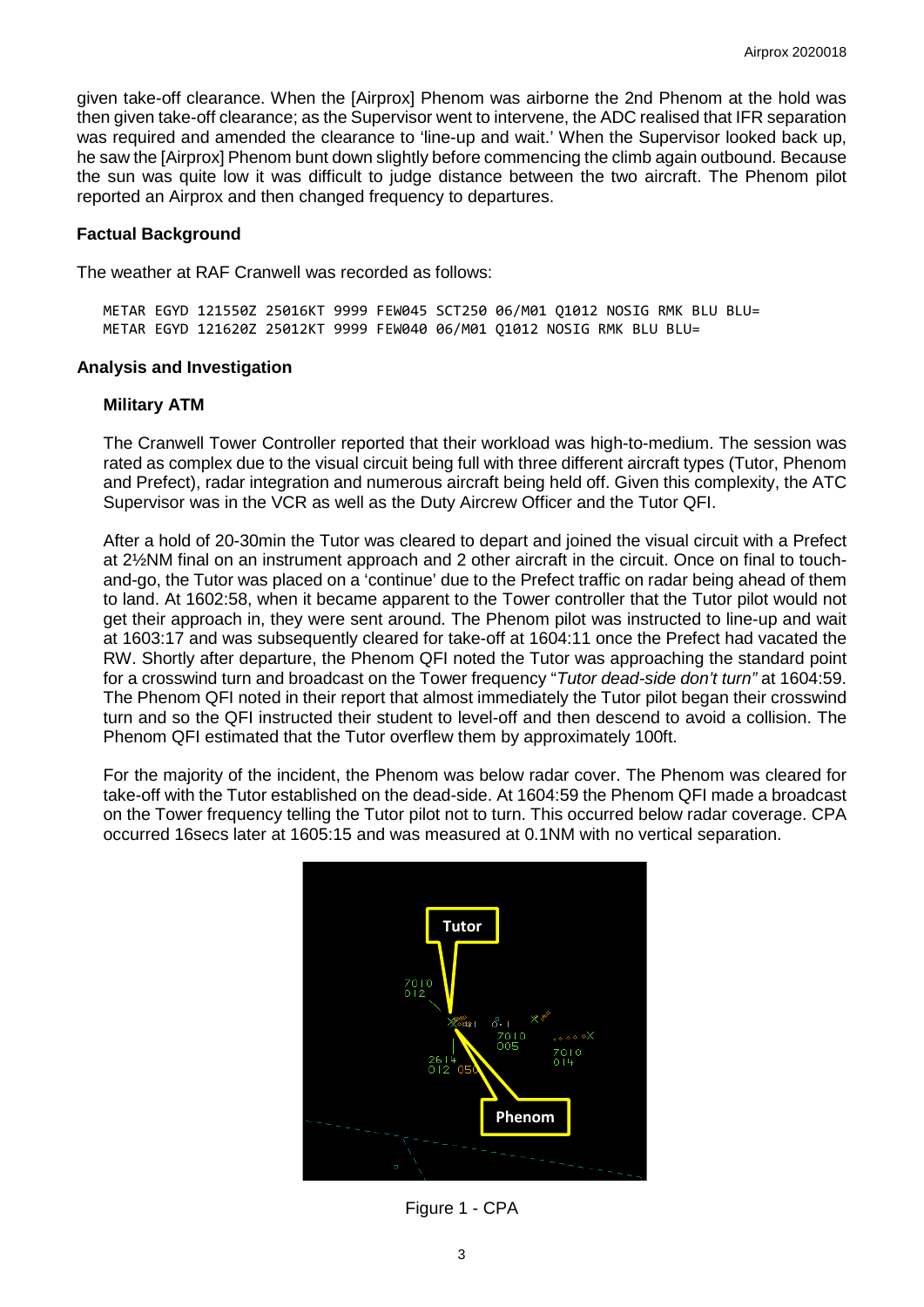It appears that the complexity of the circuit environment affected all of the parties involved except the Phenom QFI. The unit investigation found that, whilst there were 5 people in the VCR, all were engaged on legitimate tasks in the run-up to this Airprox which prevented them from appreciating the potential confliction. For their part, the Tutor pilot noted that they had underestimated the departure speed of the Phenom and this influenced their decision to turn crosswind when they did.

## **UKAB Secretariat**

Although the CPA is measured at 0ft V and 0.1NM H, it should be noted that this particular radar sweep was while the Phenom pilot was in the process of arresting his climb and descending – one sweep of the radar (4sec) later, the separation is recorded as 400ft V and <0.1NM H.

The Phenom and Tutor pilots shared an equal responsibility for collision avoidance and not to operate in such proximity to other aircraft as to create a collision hazard. [1](#page-3-0) An aircraft operated on or in the vicinity of an aerodrome shall conform with or avoid the pattern of traffic formed by other aircraft in operation. [2](#page-3-1)

## **Occurrence Investigation**

Following a period of poor weather (previous 2 days) this was the first day of flying (of the week) for all aircraft types. It was a dynamic circuit environment coupled with a busy local area and multiple aircraft recovering to the airfield simultaneously. The Tower controller had been in position for 1hr, the visual circuit had been full for a period of approximately 30min and the weather was good. Additionally, the ATC Supervisor recalls a setting sun which was causing problems with locating aircraft in the circuit; this may have also been a distraction for aircrew.

There were numerous profiles being flown as well as a plan for dual-solo flights for both a Tutor and a Prefect. In addition, multiple aircraft were being held-off due to the circuit state. Immediately prior to the reported Airprox, 2 Phenoms (requiring to join airways) had been holding on the ground for approximately 20min, together with a solo student in a Tutor. The Tutor QFI responsible for the solo student was in the tower, along with the Duty Aircrew Officer (DAO) and ATC Supervisor. At the time, the supervisory structure was working hard to support the busy Tower controller, book Prefect diversions and monitor the progress of the solo student. As the Tutor was about to get airborne, his supervising QFI queried whether he was still happy to proceed, knowing that the lengthy wait at the hold could have served as a significant distraction. The student elected to continue with his solo sortie and, at 1559:33, he was given a take-off clearance, leaving the RW clear for the 2 waiting Phenoms to also depart.

The Tower controller was working 2 aircraft in the visual circuit and 1 aircraft on an instrument approach. One of the visual circuit aircraft elected to proceed to the initial point in order to deconflict with the instrument traffic; however, this introduced more work for the Tower team in ensuring that this aircraft was visual with the IFR traffic and that the IFR traffic received reciprocal information. Subsequently, the Tutor pilot completed a circuit and called finals for his clearance. Again, this was potentially conflicting with instrument traffic and the student was eventually instructed to go-around. The fact that the go-around was not self-instigated could be a reflection of the relative inexperience of the student, however, the Tutor QFI provided an appropriate level of support to the Tower controller.

At 1604:44 the Phenom pilot was given clearance to depart and, once clear of the RW, the second Phenom also called ready for departure. In haste, the tower controller gave the clearance for the second Phenom to get airborne in quick succession. The ATC Supervisor immediately intervened to delay the second Phenom in order to allow for adequate IFR separation between the 2 similar tracks. At this time no-one was monitoring the position of the Tutor which was, at this stage, late dead-side and approaching the point of turning crosswind and across the path of the departing Phenom getting airborne. At this point the Phenom QFI (positioned in the right-hand seat) spotted

 $\overline{\phantom{a}}$ <sup>1</sup> MAA RA 2307 paragraphs 1 and 2.

<span id="page-3-1"></span><span id="page-3-0"></span><sup>2</sup> MAA RA 2307 paragraph 15.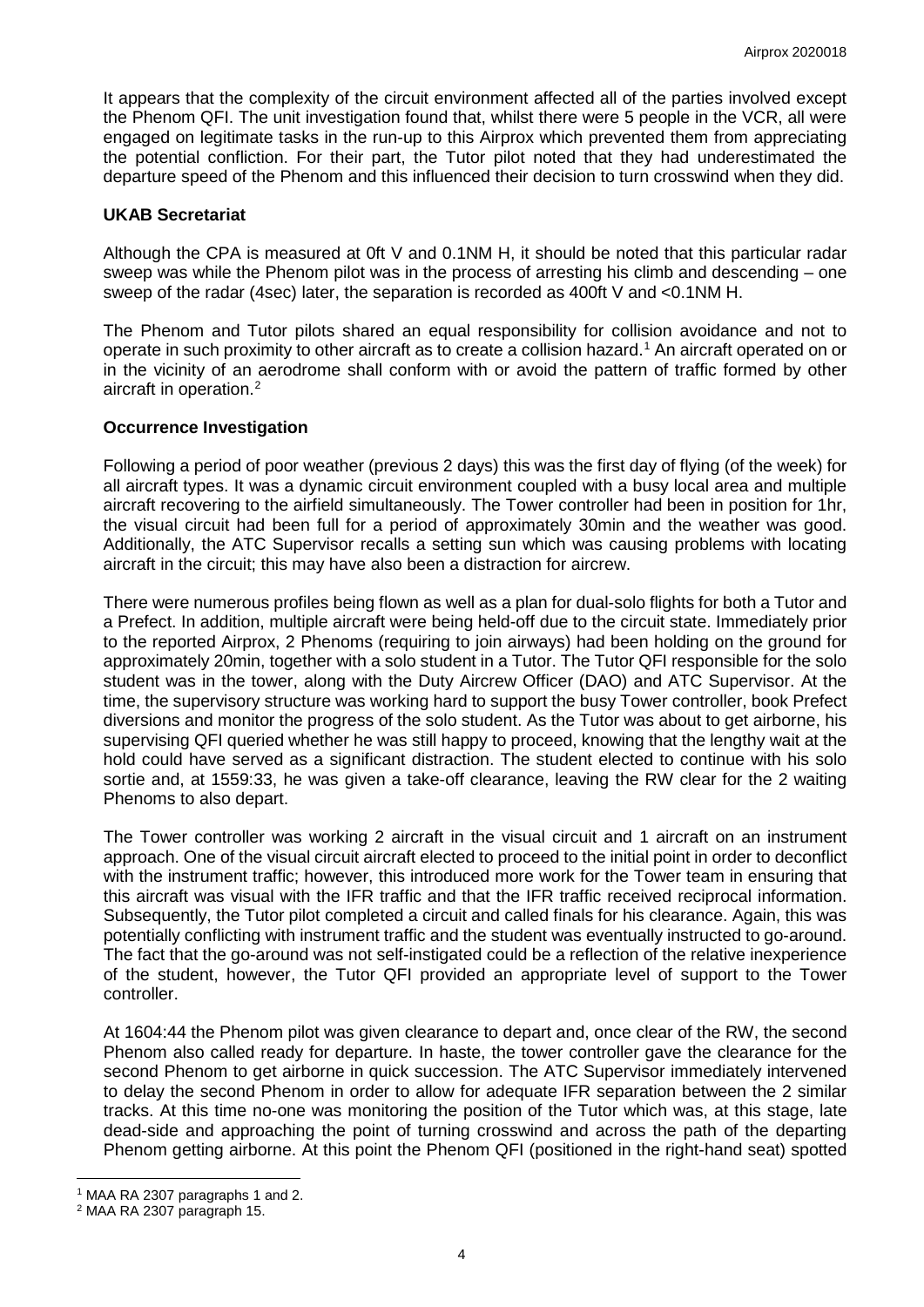the Tutor's position and, at 1604:59, the Phenom pilot stated "*Tutor dead-side don't turn*" on the Tower frequency. This appeared not be to acted upon and, on seeing the Tutor dip its wing to turn, the Phenom pilot levelled off. A few seconds later 'elevator down' was commanded in the Phenom and the thrust lever angle was reduced. The Phenom levelled at 579ft before beginning descent and bottoming out at 477ft agl [UKAB note: Cranwell airfield elevation 222ft] in order to maintain separation from the Tutor, which then flew over the top of the departing Phenom (data based on aircraft radar altimeter data). At 1605:53 the Phenom pilot stated on the Tower frequency that he would be filing an Airprox.

Throughout the period of the incident the circuit environment was being appropriately supervised. Present in the ATC tower was the ATC Supervisor, the DAO and the Tutor QFI (monitoring the solo student). At the time of the incident the ATC Supervisor was 'heads-in' ensuring that the second Phenom was not cleared for take-off too early, the DAO was busy securing a diversion booking for a Prefect with the QFI monitoring the student following a normal circuit profile with a go-around. However, at the point of realisation that the aircrew of both the Phenom and the Tutor may have been lacking situational awareness (SA), the Phenom pilot had instigated his own deconfliction through lookout (the Tutor did not paint on TCAS); these activities were all deemed normal behaviour given the high-density air traffic environment. However the student Tutor pilot admitted that he underestimated the departure speed of the Phenom and could have had more awareness.

In summary, it appears that a combination of a lack of SA, high traffic density within the circuit together with distraction from delayed clearances and multiple recoveries to the airfield meant that a Phenom and a Tutor could have potentially flown into the same piece of airspace had avoiding action not been taken. The student of the Tutor should have had better awareness of the departing traffic and, if so, he may have elected to delay his turn or turn earlier in anticipation. However, it is fair to assume that an inexperienced student operating in such a busy environment would be working extremely hard, and all other personnel should be mindful that their SA and capacity will be low in comparison with more experienced aircrew. With respect to the supervision, an option may have been not to send the Tutor into the circuit given the distractions of such a busy environment exacerbated by a lengthy delay, however, the QFI supervisor was confident of the student's ability.

With respect to ATC and DAO performance, the team were operating correctly but also working hard and had been for some time. The Tower controller can only speak to and divide their time between a few speaking units whilst remaining safe and expeditious. In this instance it appears that there was an increase in the traffic density, probably as a result of the fact that the weather on the previous 2 days had not been fit for flying at Cranwell. Whilst ATC welcomes a busy traffic environment (for controller currency and training), it can be seen from previous reports that incidents have occurred following periods of bad weather or bank holidays and therefore account must be taken of this - particularly as all personnel involved may be under-aroused prior to the busy session.

# **Comments**

#### **HQ Air Command**

Visual and instrument traffic is mixed at RAF Cranwell due to the nature of the flying training enterprise undertaken and to maximise training opportunities. A number of the existing mitigations present at Cranwell to prevent conflict between visual and instrument traffic (electronic conspicuity, supervision, SOPs) were less effective than expected on the day that this Airprox occurred.

This Airprox was the subject of an investigation which made four recommendations to reduce the likelihood of a re-occurrence. When this Airprox happened, the circuit was busier than normal, with various aircraft types present and various sortie profiles being undertaken. A review is being carried out at the airfield to ensure all squadrons better understand each other's intentions with regard to visual and instrument procedures. It also aims to co-ordinate flying activity more effectively and therefore minimise the potential for conflictions. Cranwell is also scoping moving Tutor solo circuits to Barkston Heath to further ease traffic in the Cranwell circuit.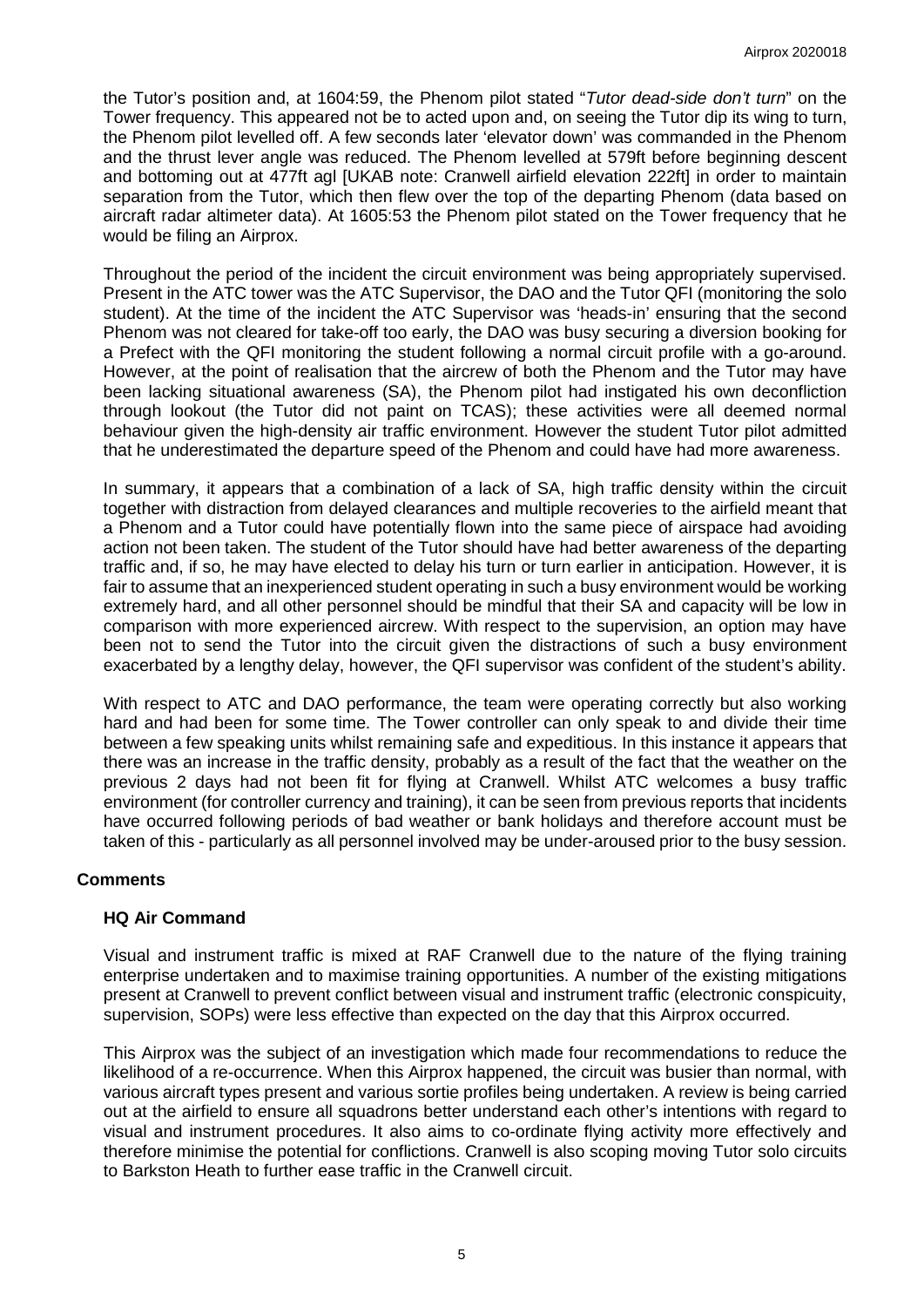A review of orders is underway so that supervisors are best able to reduce activity during busy periods when maintaining situational awareness is difficult. A review of ATC visual circuit priorities is also being undertaken. A process of education is taking place to ensure that all aircrew remain extra-vigilant during times of busy circuit activity, especially when these follow periods of inactivity.

Elements of inexperience, distraction, time pressure, high workload and environmental factors (setting sun) all conspired to set the circumstances for this incident. However, the Phenom QFI did well to maintain good situational awareness, anticipate the actions of the Tutor pilot and take timely and appropriate action to resolve the potential confliction. This Airprox serves to highlight the necessity to remain alert, especially in such a busy circuit environment, improve the SA of others if possible and ultimately act decisively should a loss of safe separation look probable.

# **Summary**

An Airprox was reported when a Phenom and a Tutor flew into proximity in the RAF Cranwell visual circuit at 1605Z on Wednesday 12<sup>th</sup> February 2020. Both pilots were operating in VMC, the Tutor pilot under VFR and the Phenom pilot under IFR, and both were in receipt of an Aerodrome Control Service from Cranwell Tower.

# **PART B: SUMMARY OF THE BOARD'S DISCUSSIONS**

Information available consisted of reports from the pilots of both aircraft, transcripts of the relevant RT frequencies, radar photographs/video recordings, reports from the air traffic controllers involved and reports from the appropriate ATC and operating authorities. Relevant contributory factors mentioned during the Board's discussions are highlighted within the text in bold, with the numbers referring to the Contributory Factors table displayed in Part C.

Due to the exceptional circumstances presented by the coronavirus pandemic, this incident was assessed as part of a 'virtual' UK Airprox Board meeting where members provided a combination of written contributions and dial-in/VTC comments. Although not all Board members were present for the entirety of the meeting and, as a result, the usual wide-ranging discussions involving all Board members were more limited, sufficient engagement was achieved to enable a formal assessment to be agreed along with the following associated comments.

The Board first heard from a military member who stated this incident had occurred following a period of bad weather which had precluded any flying training activity at Cranwell. Consequently, there had been an element of pressure on all parties involved to achieve the flying task. The Board considered that there had been a lack of coordination in the scheduling of the flying activity (**CF1**) and was heartened to hear that this is being addressed through a recommendation made from the unit's own investigation.

Considering the actions of the Phenom pilot, the Board noted that he had monitored the Tutor's relative position throughout the take-off roll and initial climb and had attempted to direct its pilot to remain on the dead-side while the Phenom climbed to depart. However, the Tutor pilot had turned crosswind at an inopportune moment and the Phenom pilot had then been unable to integrate with it (**CF8**). Members were surprised that there had been no TCAS or TAS warning from either aircraft (**CF9**); nevertheless, the Board felt that the Phenom pilot had acted appropriately in descending to avoid the turning Tutor, albeit this avoiding action had been late (**CF10**) because of the timing of the Tutor pilot's turn.

Turning to the actions of the Tutor pilot, the Board considered that this had been an extremely complicated scenario for a student pilot with a low number of flying hours and that, although asked by his supervisor if he had been content to continue, he had probably lacked the experience to assimilate the complexity of the circuit environment at that time. Members considered that the supervisor could have taken the decision to cancel the solo element of the circuit detail when it had become apparent that the circuit was extremely busy (**CF2**). It was apparent to the Board that the Tutor pilot had not assimilated that the Phenom's departure speed and track would conflict with his go-around at circuit height and, therefore, the Tutor pilot had not modified the timing or position of his crosswind turn (**CF6**, **CF7**, **CF8**). Furthermore, the Tutor pilot had not seen the departing Phenom until he overflew it in his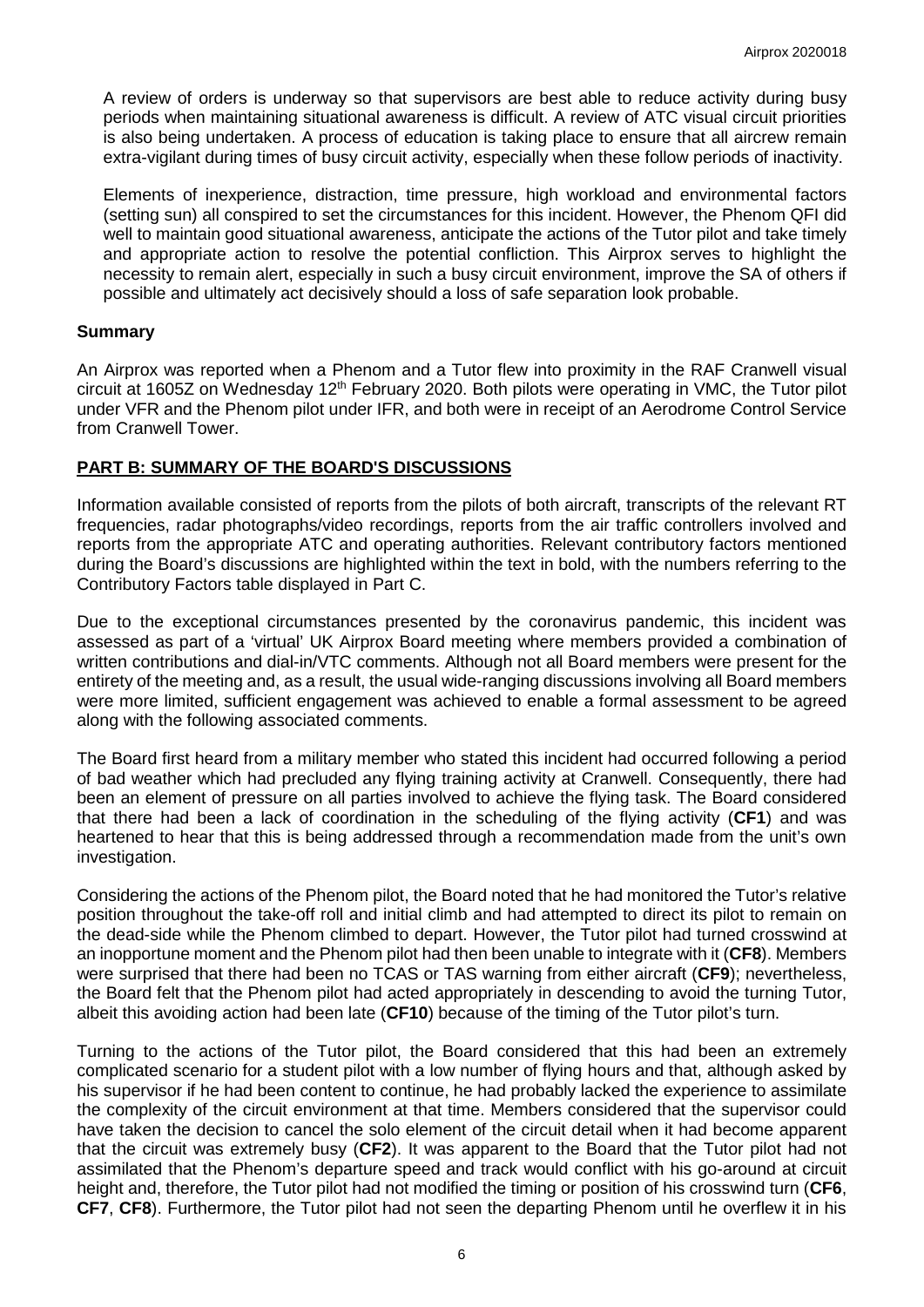crosswind turn (**CF12**). The Board was heartened to hear that another recommendation from the unit's investigation was a review of circuit priorities at Cranwell and to examine the possibility of exporting Tutor solo circuit flying to an adjacent airfield.

The Board then discussed the actions of the Cranwell Tower controller and quickly agreed that this had been a particularly complex session which had necessitated the ATC Supervisor's presence in the VCR. Members felt that the controller had been working at, or near, capacity and this had been exemplified by the issuing of a take-off clearance to the second Phenom without allowing for IFR separation, necessitating the intervention of the Supervisor. An ATC member noted that releasing IFR departures through an active visual circuit will always present some risk because, at some point, the circuit traffic will have to cross the climb-out lane. The Board agreed that the Tower controller had become momentarily distracted with the second IFR departure (**CF5**), and that this had led to them not noticing and, therefore, not resolving the developing confliction between the departing Phenom and the Tutor in the circuit (**CF3**) (**CF4**). The Board also felt that, due to the workload of the Tower controller, the ATC Supervisor had become involved in the tactical execution of controller tasks, rather than perhaps stepping-in and instructing aircraft to land or hold-off to relieve the pressure of the situation (**CF2**). On this latter point, the Board noted a further unit recommendation to re-educate ATC and flying supervisors with respect to their powers to intervene when situations develop to a point where safety may be compromised.

On considering the risk involved in this incident, there was much discussion over whether or not there had been any actual risk of collision. Some members felt that the Phenom QFI had been in control of the situation because he had been visual with the Tutor throughout his take-off roll and initial climb and, therefore, there was no risk of collision. Others felt that, notwithstanding, he could not have known the intentions of the Tutor pilot, who the Phenom QFI had instructed not to turn but who turned anyway, thus displaying the unpredictability of the situation. Opinions were evenly split between a risk category C and a risk category B so the Director put the matter to a vote. By a count of 8 votes to 7, the Board assigned a risk category B (safety much reduced – risk of collision) to this event (**CF11**).

# **PART C: ASSESSMENT OF CONTRIBUTORY FACTORS AND RISK**

|                | 2020018                                                        |                                      |                                                              |  |  |
|----------------|----------------------------------------------------------------|--------------------------------------|--------------------------------------------------------------|--|--|
| <b>CF</b>      | Factor                                                         | <b>Description</b>                   | Amplification                                                |  |  |
|                | <b>Ground Elements</b>                                         |                                      |                                                              |  |  |
|                | • Regulations, Processes, Procedures and Compliance            |                                      |                                                              |  |  |
| 1              |                                                                | • Any other event                    | Sub-optimal scheduling of unit activity                      |  |  |
|                | • Manning and Equipment                                        |                                      |                                                              |  |  |
| $\overline{2}$ | <b>Human Factors</b>                                           | • Leadership and Supervision         |                                                              |  |  |
|                | • Situational Awareness and Action                             |                                      |                                                              |  |  |
| 3              | <b>Human Factors</b>                                           | • Conflict Detection - Not Detected  |                                                              |  |  |
| 4              | <b>Human Factors</b>                                           | • Conflict Resolution - Not provided |                                                              |  |  |
| 5.             | <b>Human Factors</b>                                           | • Distraction - Job Related          | Controller engaged in other tasks                            |  |  |
|                | <b>Flight Elements</b>                                         |                                      |                                                              |  |  |
|                | <b>• Tactical Planning and Execution</b>                       |                                      |                                                              |  |  |
| 6              | <b>Human Factors</b>                                           | • Insufficient Decision/Plan         | Inadequate plan adaption                                     |  |  |
|                | • Situational Awareness of the Conflicting Aircraft and Action |                                      |                                                              |  |  |
| 7              | <b>Human Factors</b>                                           | • Understanding/Comprehension        | Pilot did not assimilate conflict information                |  |  |
| 8              | <b>Human Factors</b>                                           | • Monitoring of Other Aircraft       | Pilot did not sufficiently integrate with the other aircraft |  |  |
|                | • Electronic Warning System Operation and Compliance           |                                      |                                                              |  |  |
| 9              | Technical                                                      | • ACAS/TCAS System Failure           | CWS did not alert as expected                                |  |  |
|                | • See and Avoid                                                |                                      |                                                              |  |  |
| 10             |                                                                | • Any other event                    | Late avoiding action                                         |  |  |

# Contributory Factors: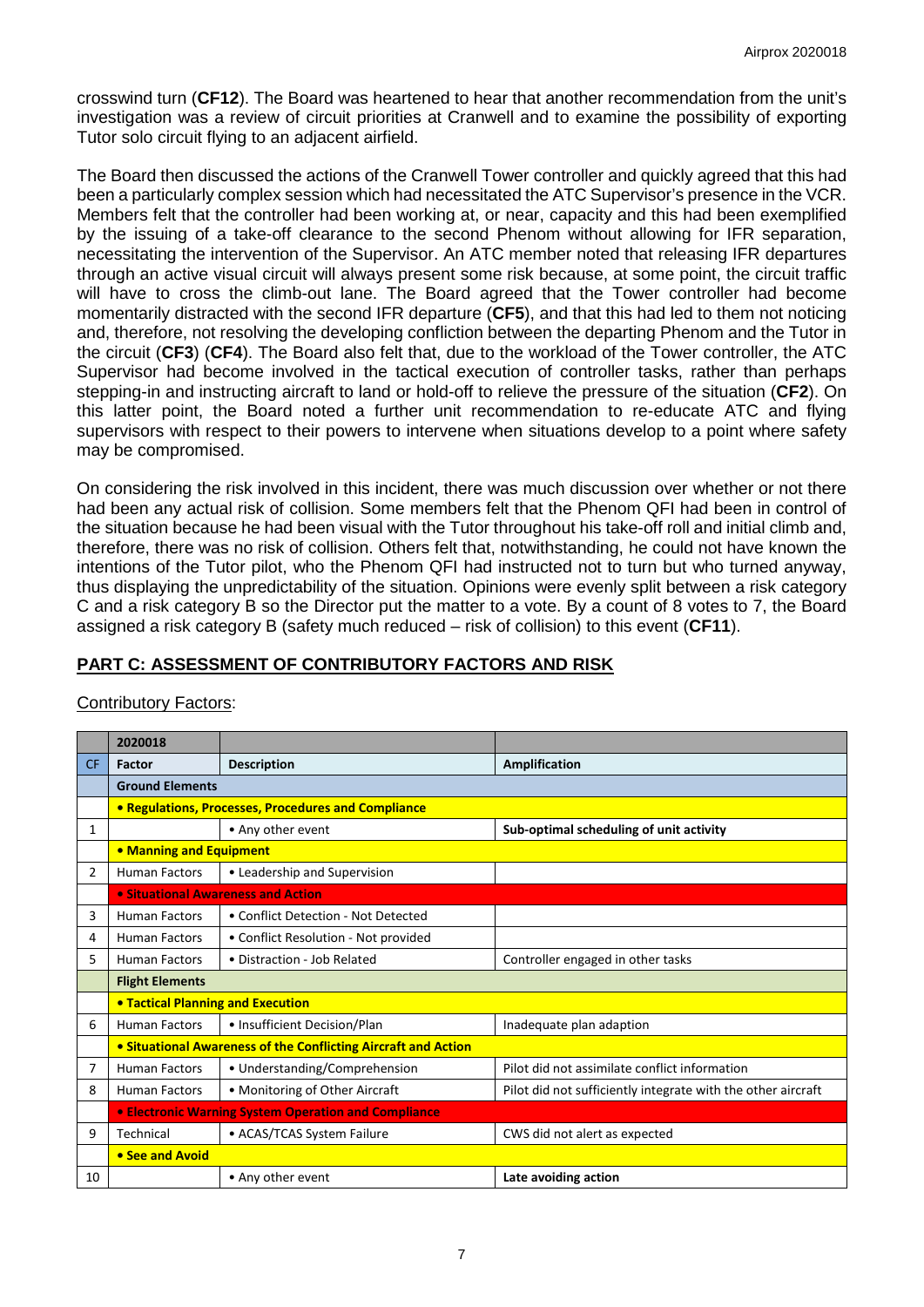| Contextual           | • Near Airborne Collision with Aircraft,<br>Balloon, Dirigible or Other Piloted Air Vehicle | Piloted air vehicle                                                 |
|----------------------|---------------------------------------------------------------------------------------------|---------------------------------------------------------------------|
| <b>Human Factors</b> | • Monitoring of Other Aircraft                                                              | Non-sighting or effectively a non-sighting by one or both<br>pilots |

## Degree of Risk: B

## Safety Barrier Assessment<sup>[3](#page-7-0)</sup>

In assessing the effectiveness of the safety barriers associated with this incident, the Board concluded that the key factors had been that:

### **Ground Elements:**

**Regulations, Processes, Procedures and Compliance** were assessed as **partially effective** because the daily flying activity had not been coordinated across the unit and, as a result, the visual circuit environment was particularly busy.

**Manning and Equipment** were assessed as **partially effective** because neither the ATC Supervisor nor the Tutor pilot's supervisor took action to reduce the number of aircraft in and around the visual circuit.

**Situational Awareness of the Confliction and Action** were assessed as **ineffective** because the Tower controller and ATC Supervisor were dealing with a revised clearance for the second Phenom departure and did not recognise the potential for confliction between the first Phenom departure and the Tutor.

## **Flight Elements:**

 $\overline{\phantom{a}}$ 

**Tactical Planning and Execution** was assessed as **partially effective** because the Tutor pilot's supervisor permitted the Tutor pilot's release into a busy and complex environment and, subsequently, the Tutor pilot did not make an allowance for the departing Phenom when turning crosswind.

**Situational Awareness of the Conflicting Aircraft and Action** were assessed as **partially effective** because the Tutor pilot's intentions were unclear to the Phenom pilot and, therefore, the Phenom pilot could only take avoiding action at a late stage once the Tutor pilot had commenced his crosswind turn; neither pilot integrated with the other aircraft.

**Electronic Warning System Operation and Compliance** were assessed as **ineffective** because neither aircraft's collision warning system issued a proximity alert.

**See and Avoid** were assessed as **partially effective** because the Phenom pilot, although having seen the Tutor early, could only take late avoiding action due to the uncertainty over the Tutor pilot's intentions.

<span id="page-7-0"></span><sup>&</sup>lt;sup>3</sup> The UK Airprox Board scheme for assessing the Availability, Functionality and Effectiveness of safety barriers can be found on the [UKAB Website.](http://www.airproxboard.org.uk/Learn-more/Airprox-Barrier-Assessment/)